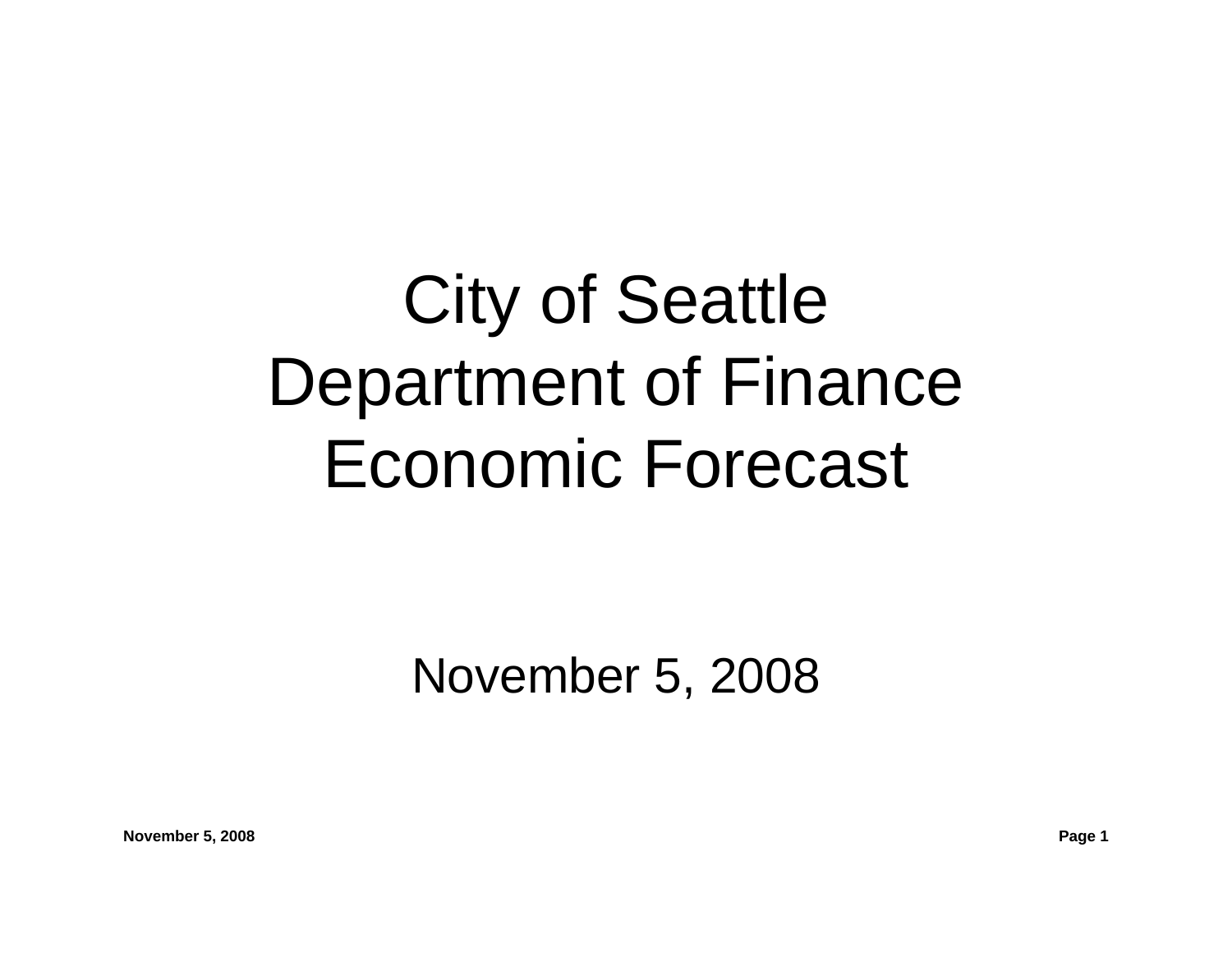How the Economic Landscape has changed since August 2008

- Economic Conditions in August
	- – US Economy was likely in recession, mainly due to housing downturn
		- Less construction activity
		- Existing homeowners have less "equity" to spend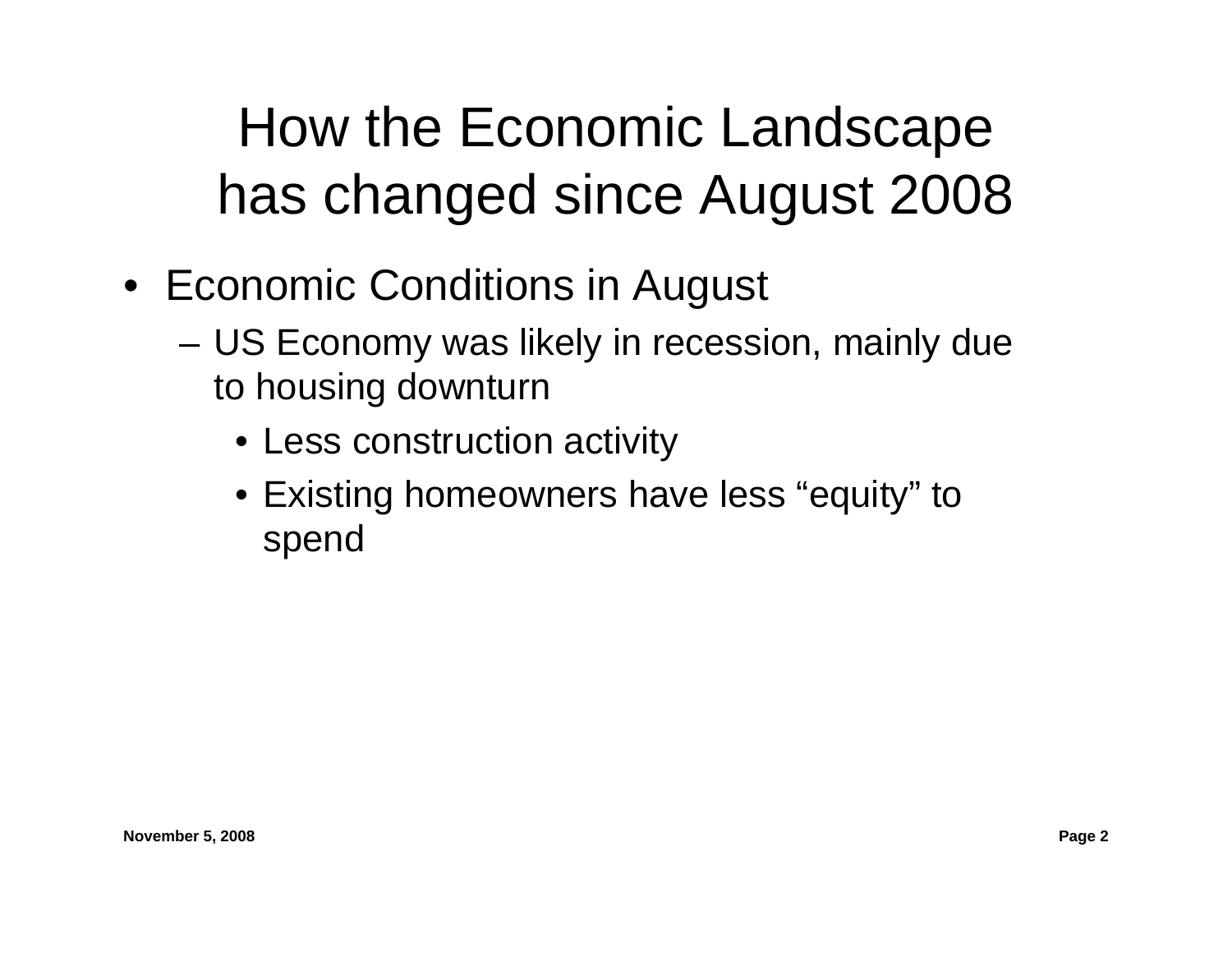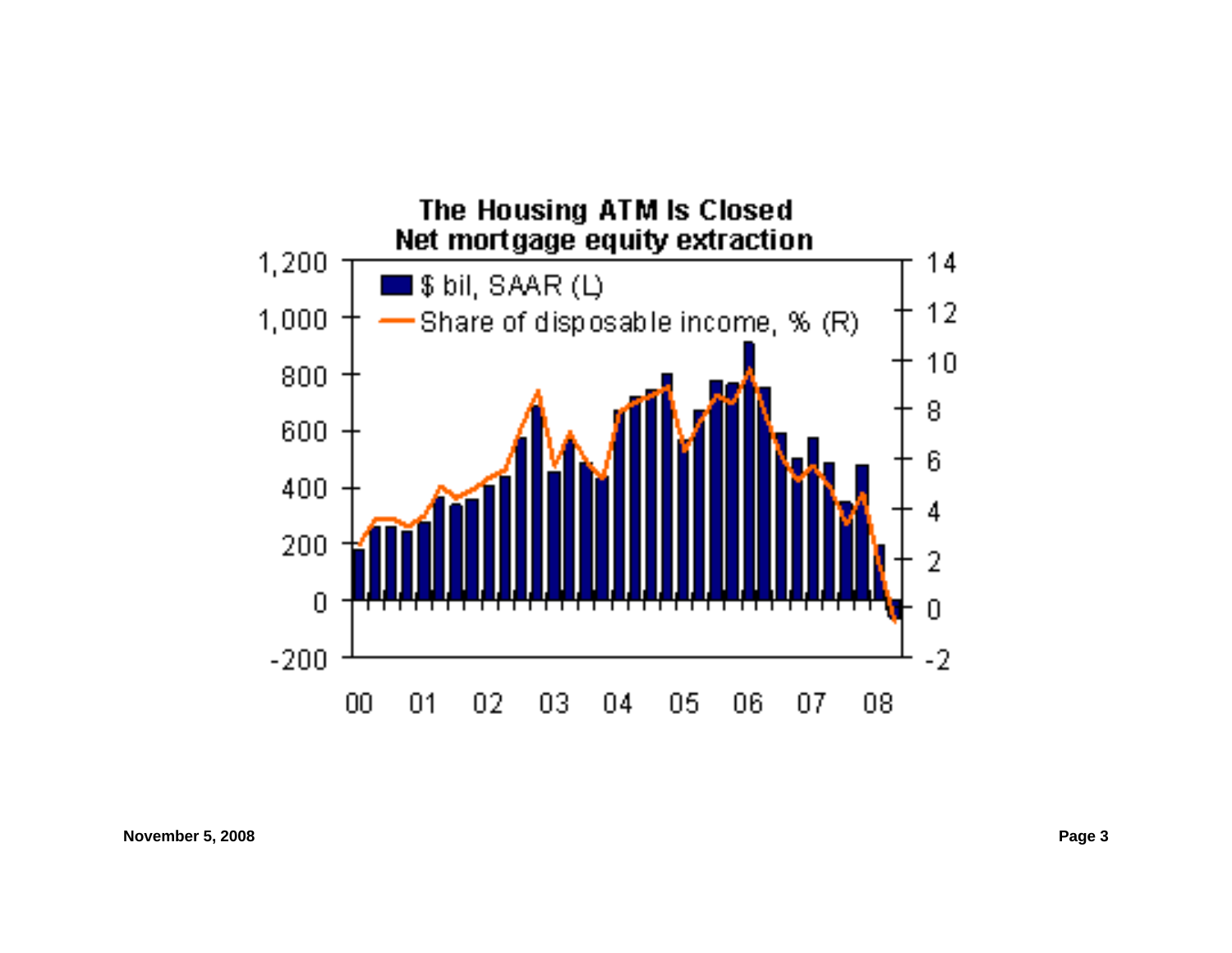- Region was expected to barely avoid recession
	- –Housing market healthier here than elsewhere



#### Boeing and Microsoft were doing well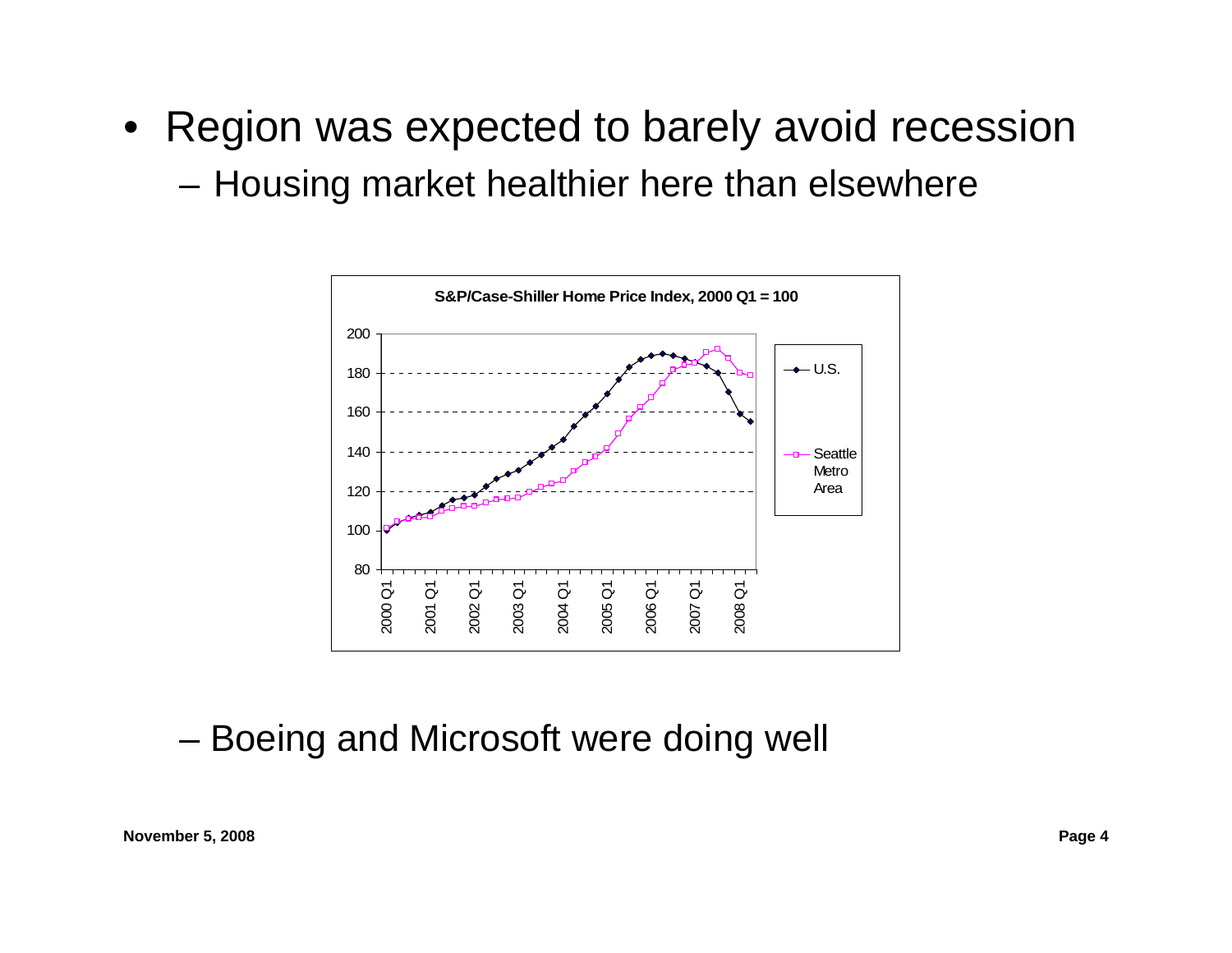## What has changed since August: *Nationally and Internationally*

• U.S. credit crunch became global financial crisis Credit is scarce; cost of borrowing increases

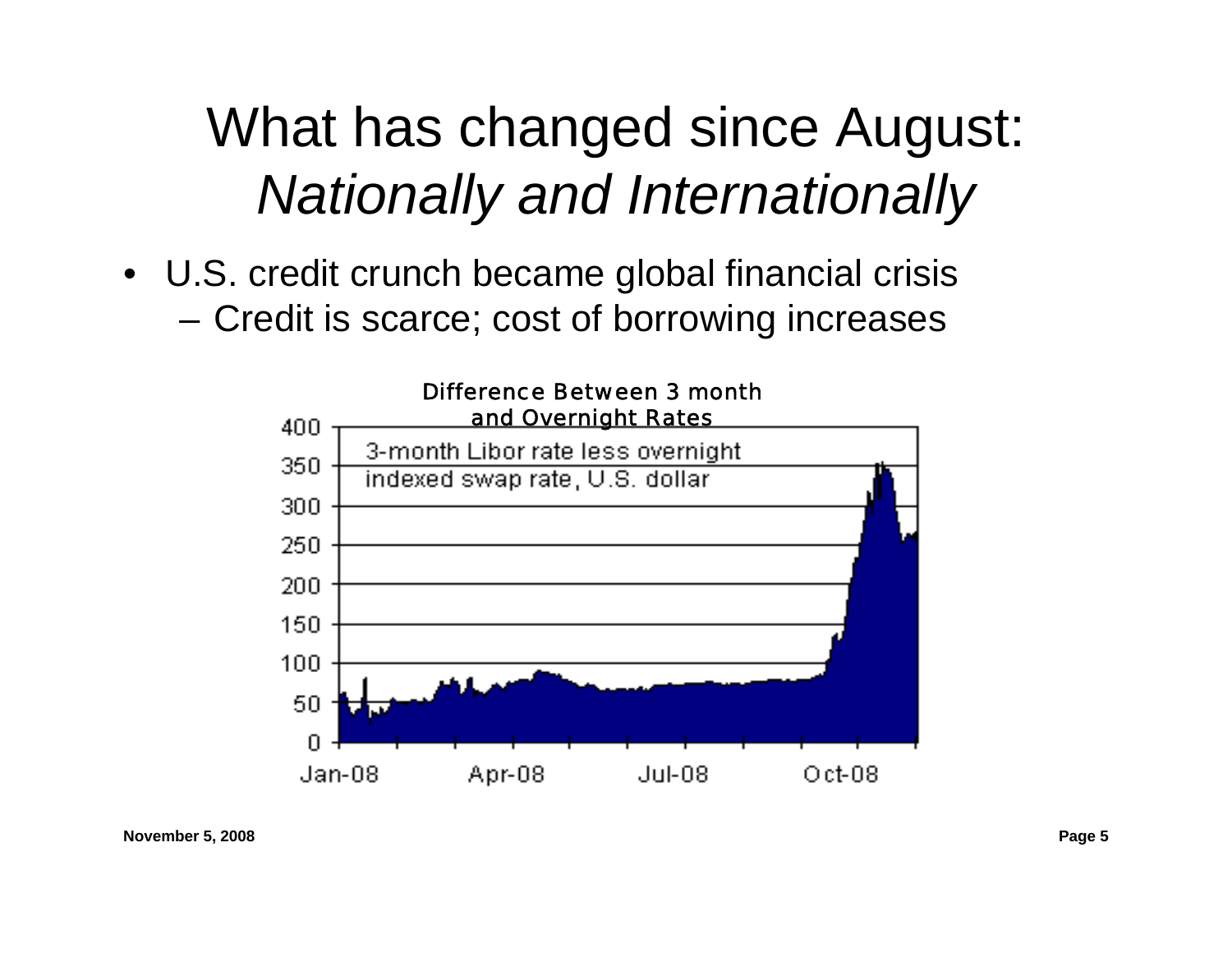#### Amount of lending suddenly declines

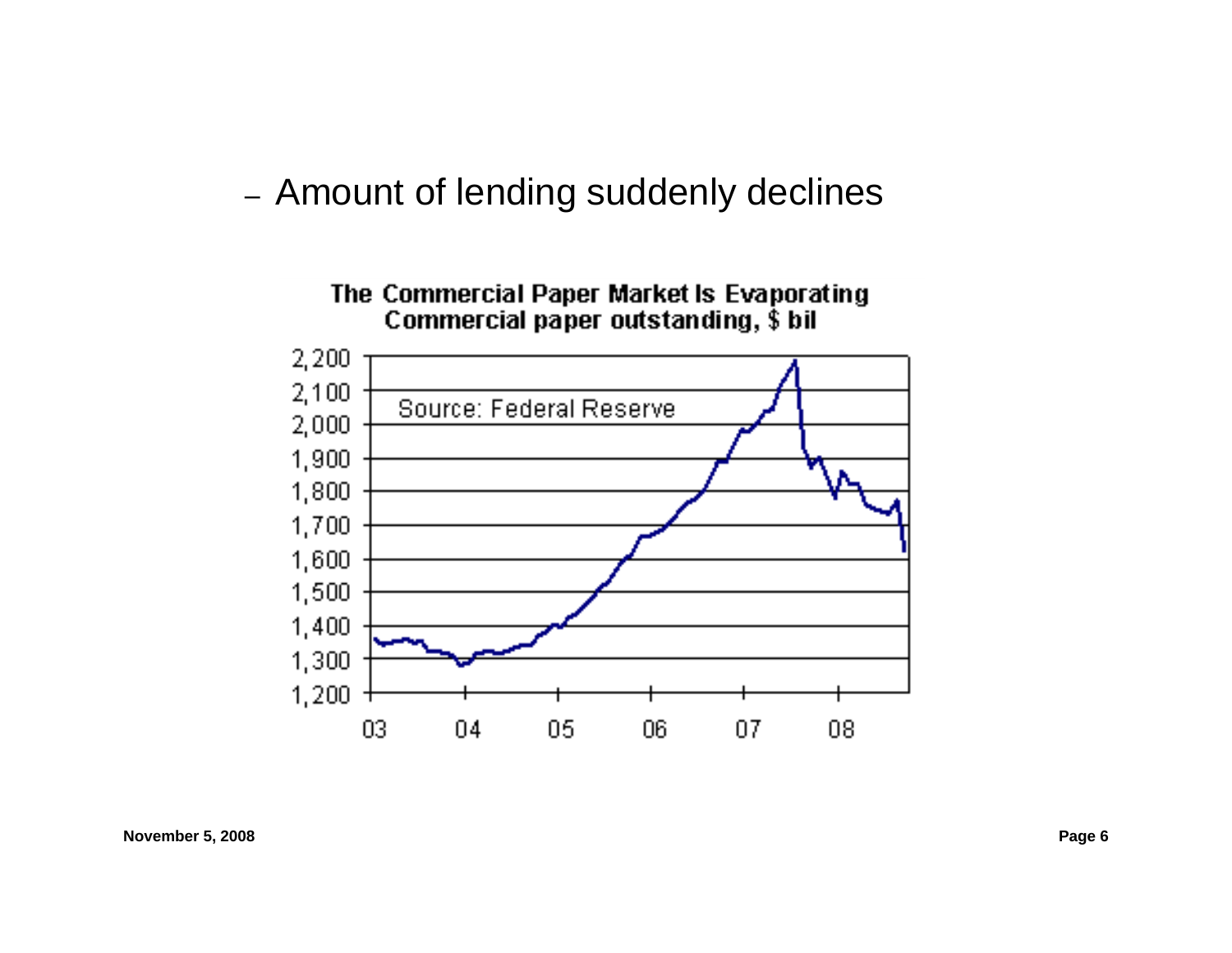- Recession has spread globally
- Stock markets worldwide have collapsed
	- \$1,000 invested in an S&P 500 index fund 10 years ago is worth \$1,030 today in current dollars and \$749 after adjusting for inflation (a 25% decline).



S&P 500 stock index: past 10 years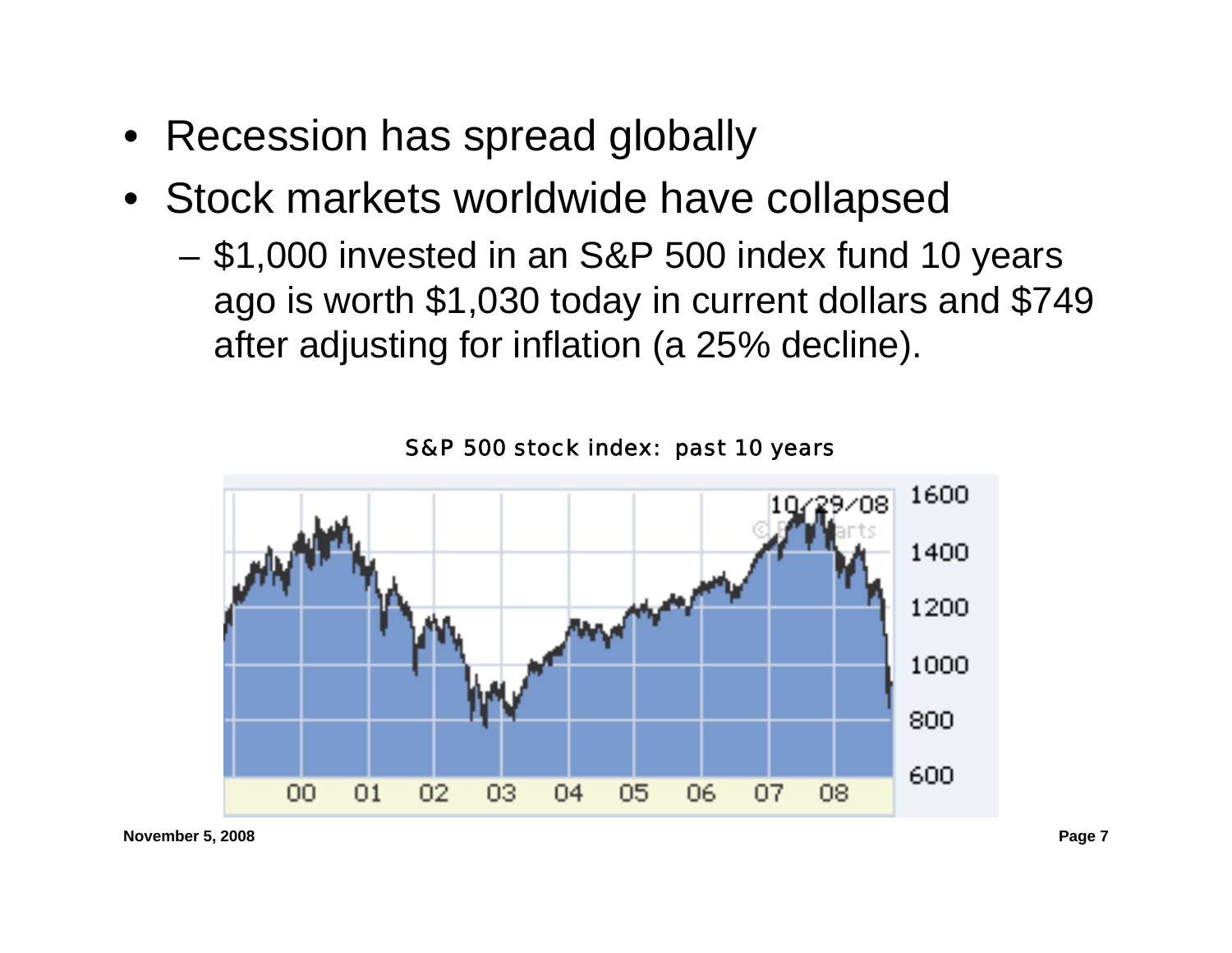• Recession has worsened and economic forecasts have been revised downward

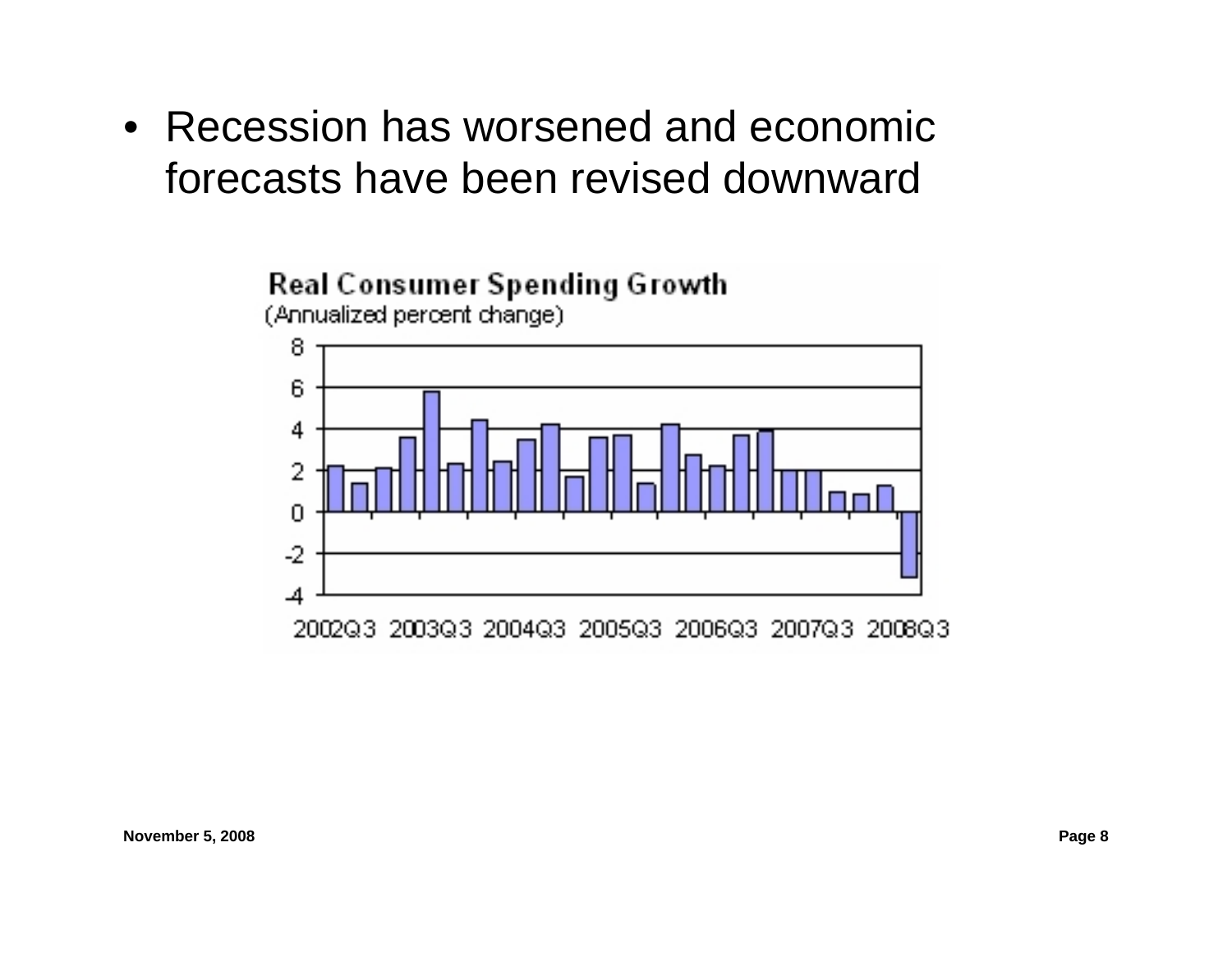

**Source: Global Insight**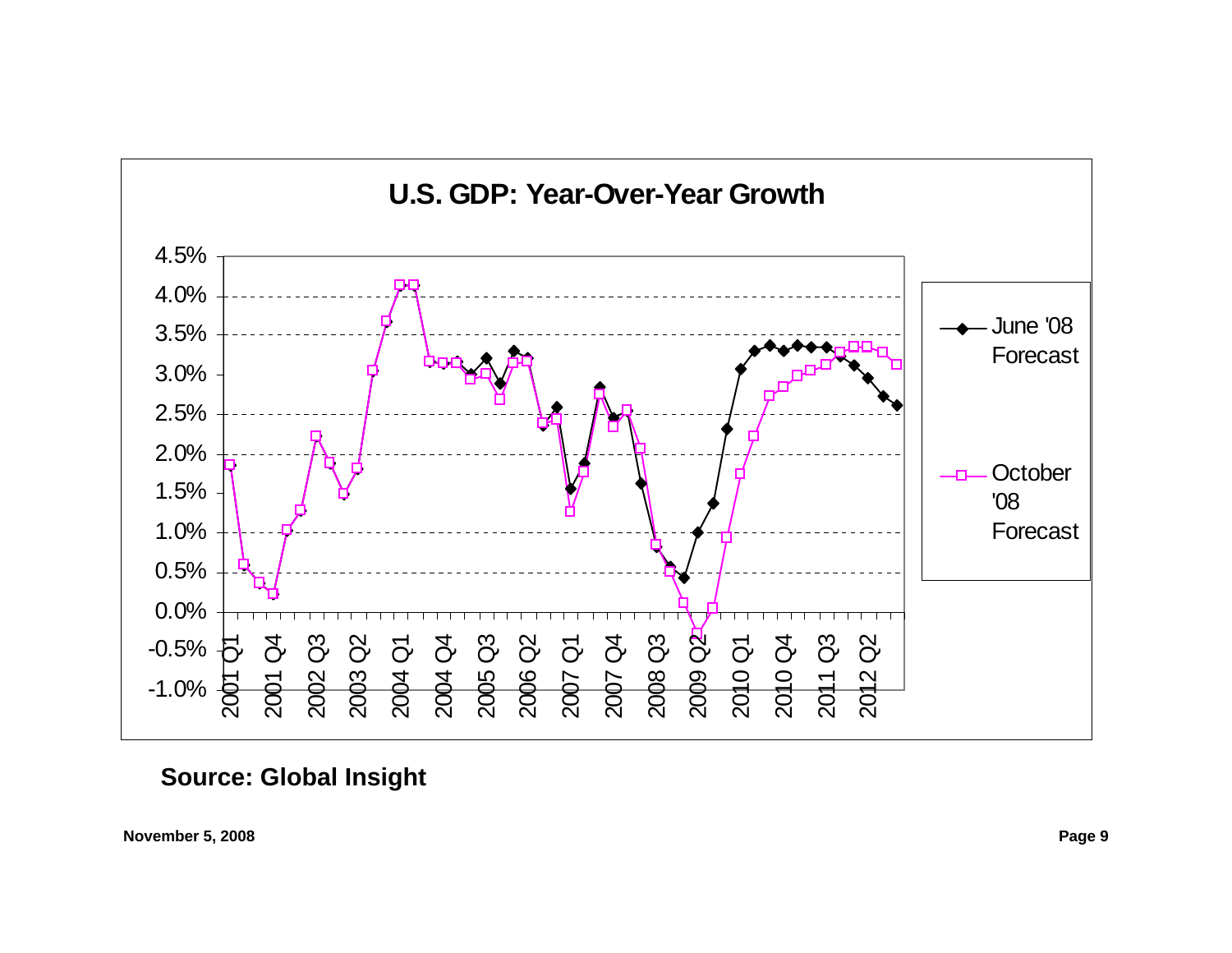

**Source: Global Insight**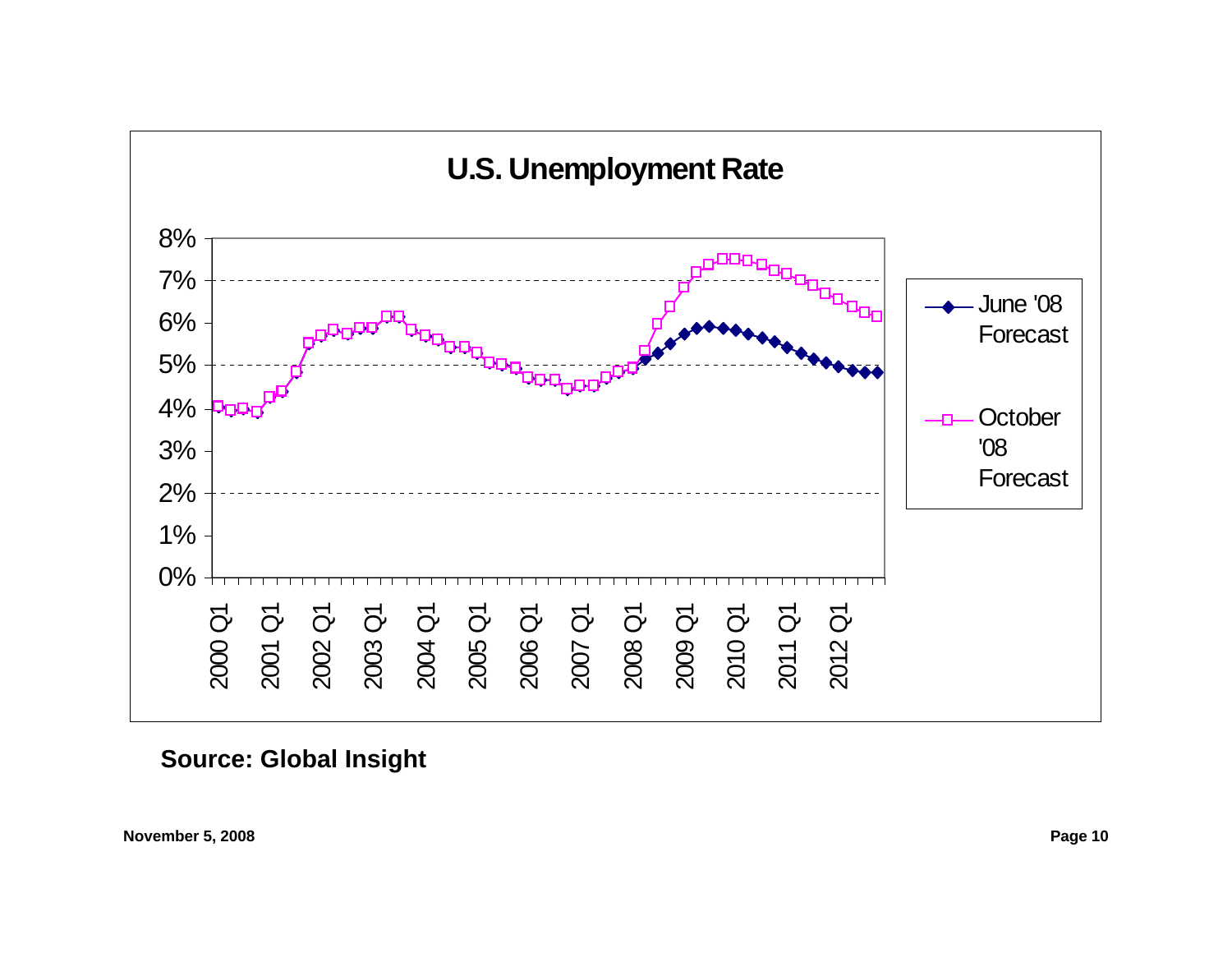

**Source: Economic Cycle Research Institute**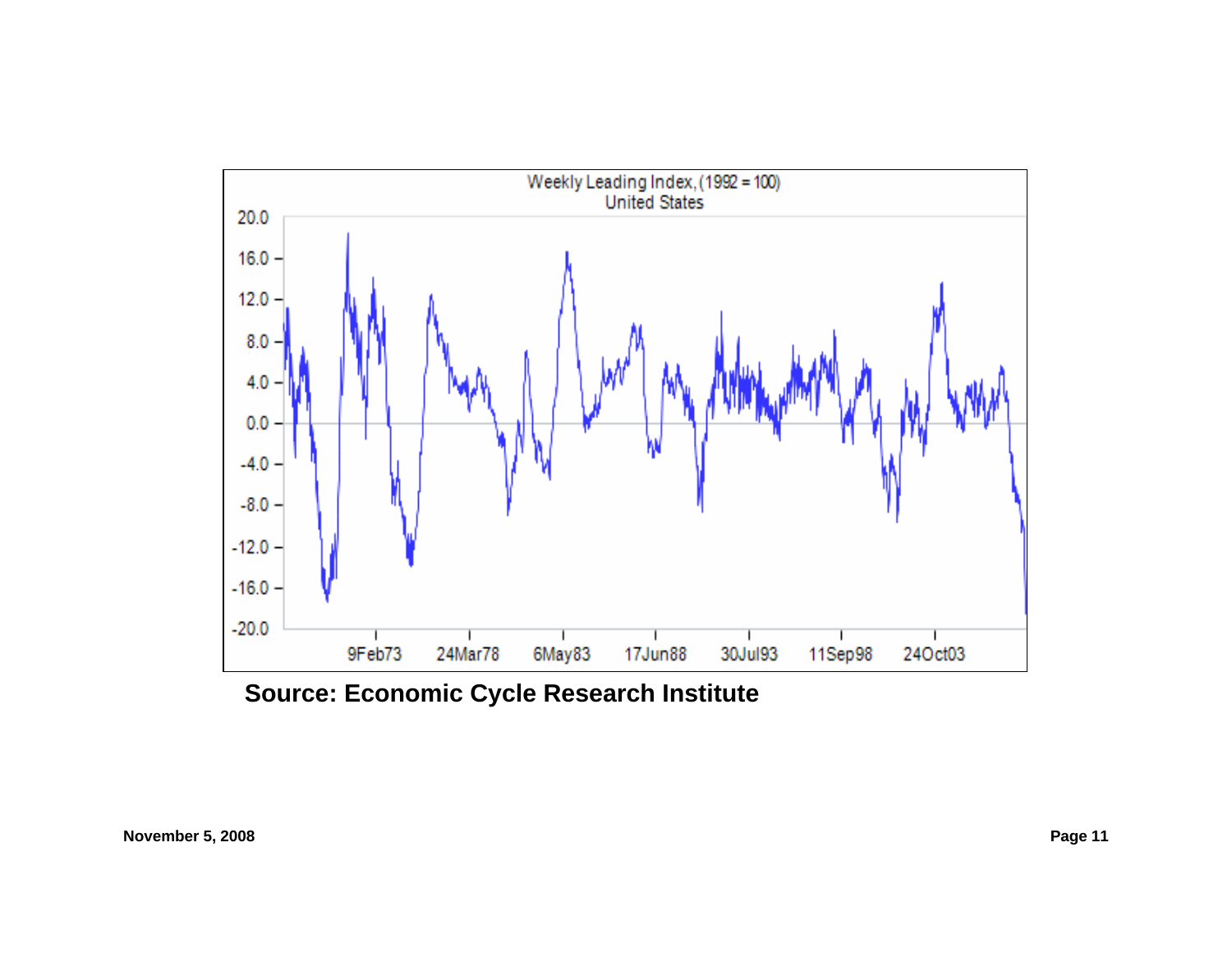## What has changed since August: *Puget Sound Region*

- National changes reduce:
	- demand for products from local businesses
	- income & wealth of local households
- WaMu biggest bank failure in US history
- Boeing strike and more uncertainty about Boeing's future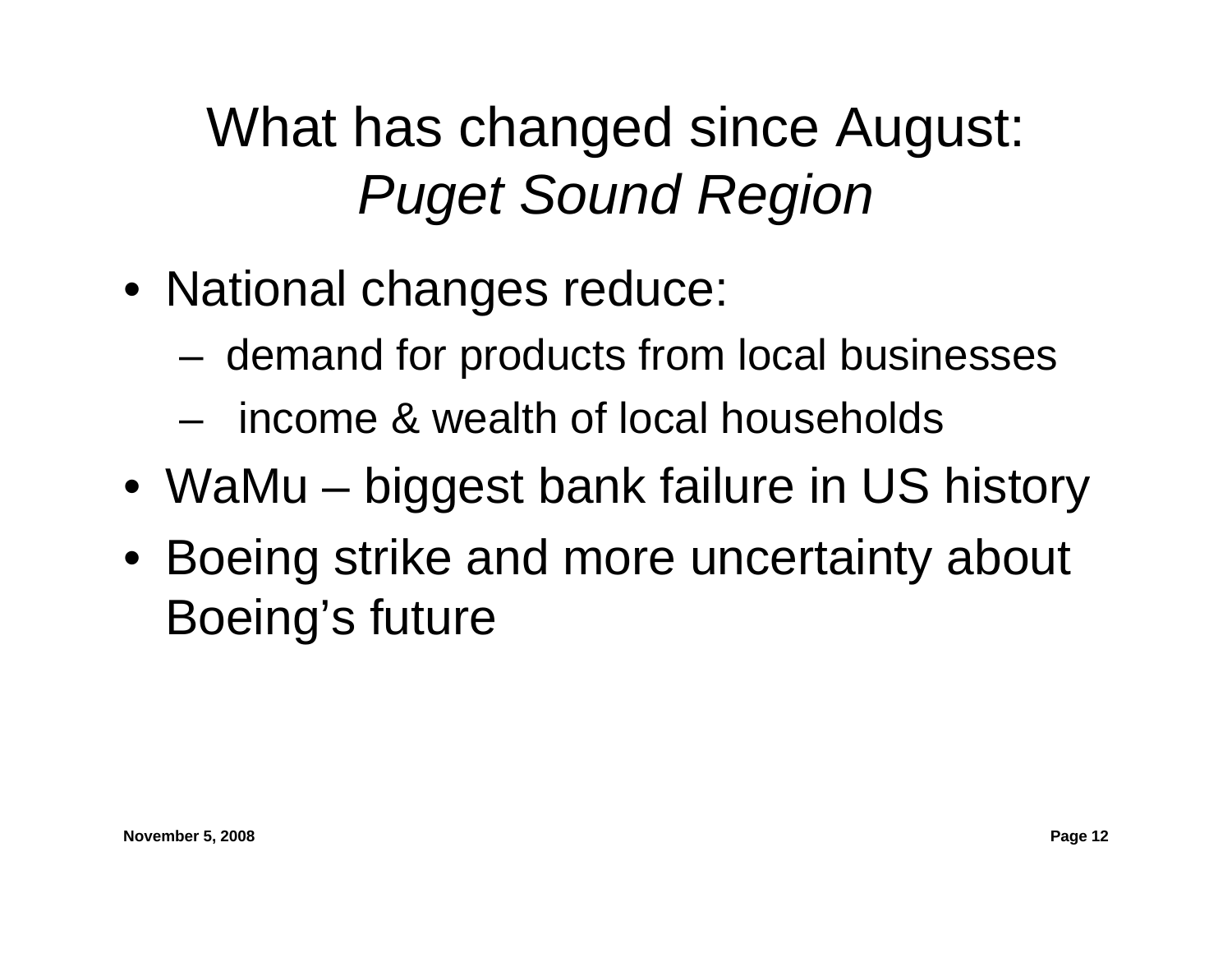- Microsoft is *"re-evaluating its current hiring plans and will make adjustments as appropriate"* –Seattle Times (10-4-08)
- Construction has slowed. Many large downtown projects have been put on hold
	- – Seattle Times (10/27/08): *"At least 4,000 condo units and 3 million sq ft of office space in downtown Seattle and downtown Bellevue has been delayed or worse."*
- Oil prices have fallen by half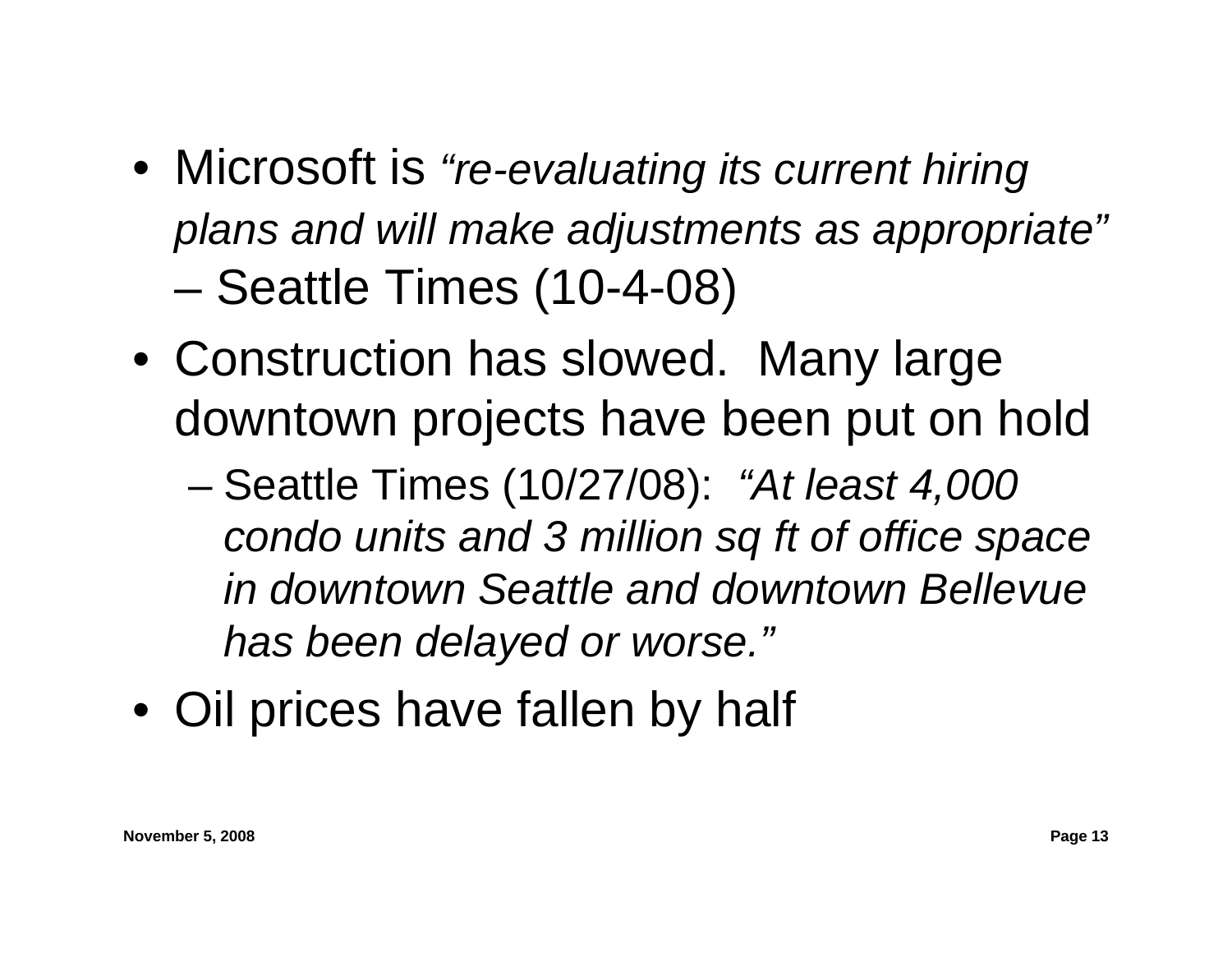• Sales tax revenue growth has slowed more quickly than anticipated

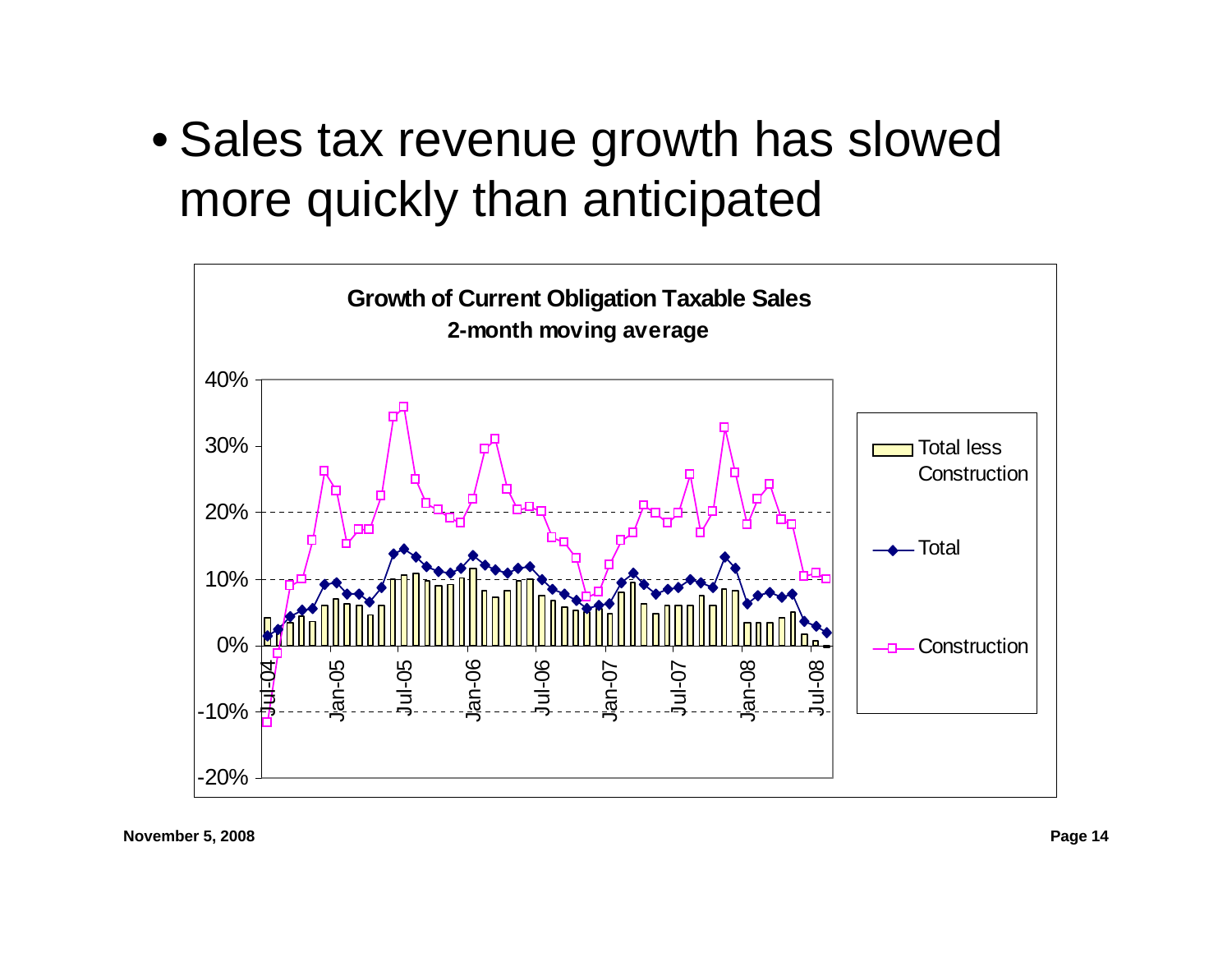•Jobless Claims jumped sharply

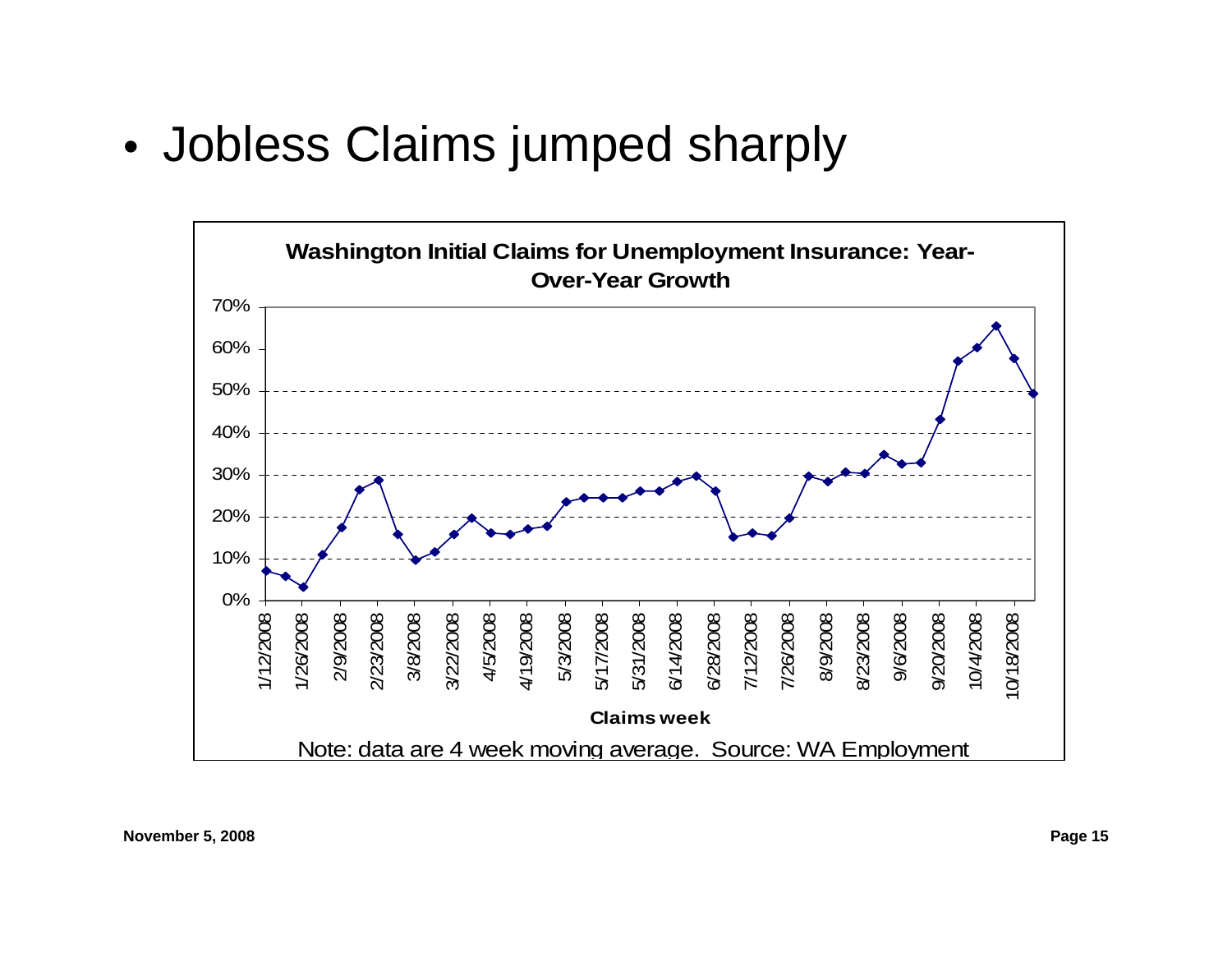• Regional economic forecasts have weakened

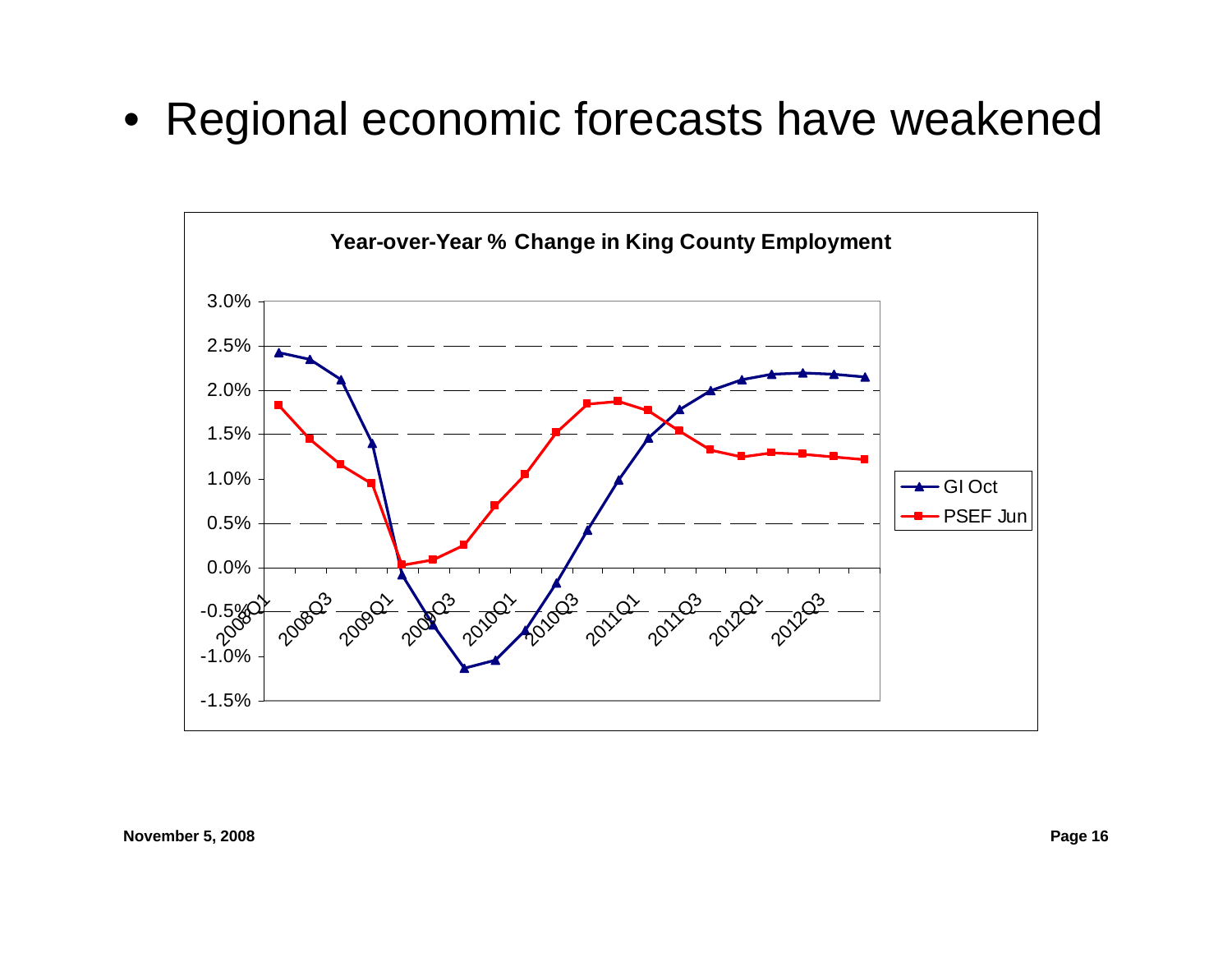• Home sales continue to fall

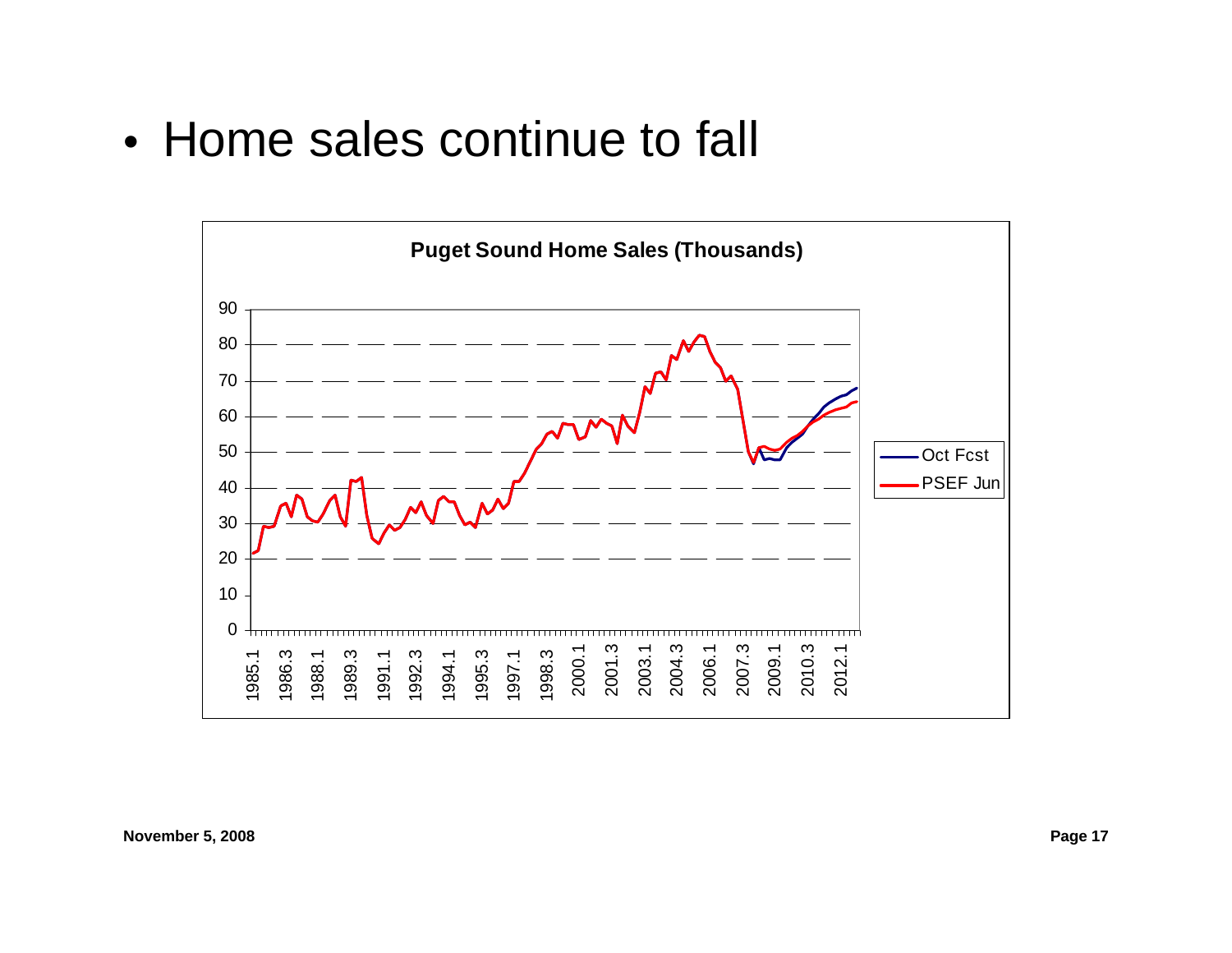### • REET Revenues continue to deteriorate

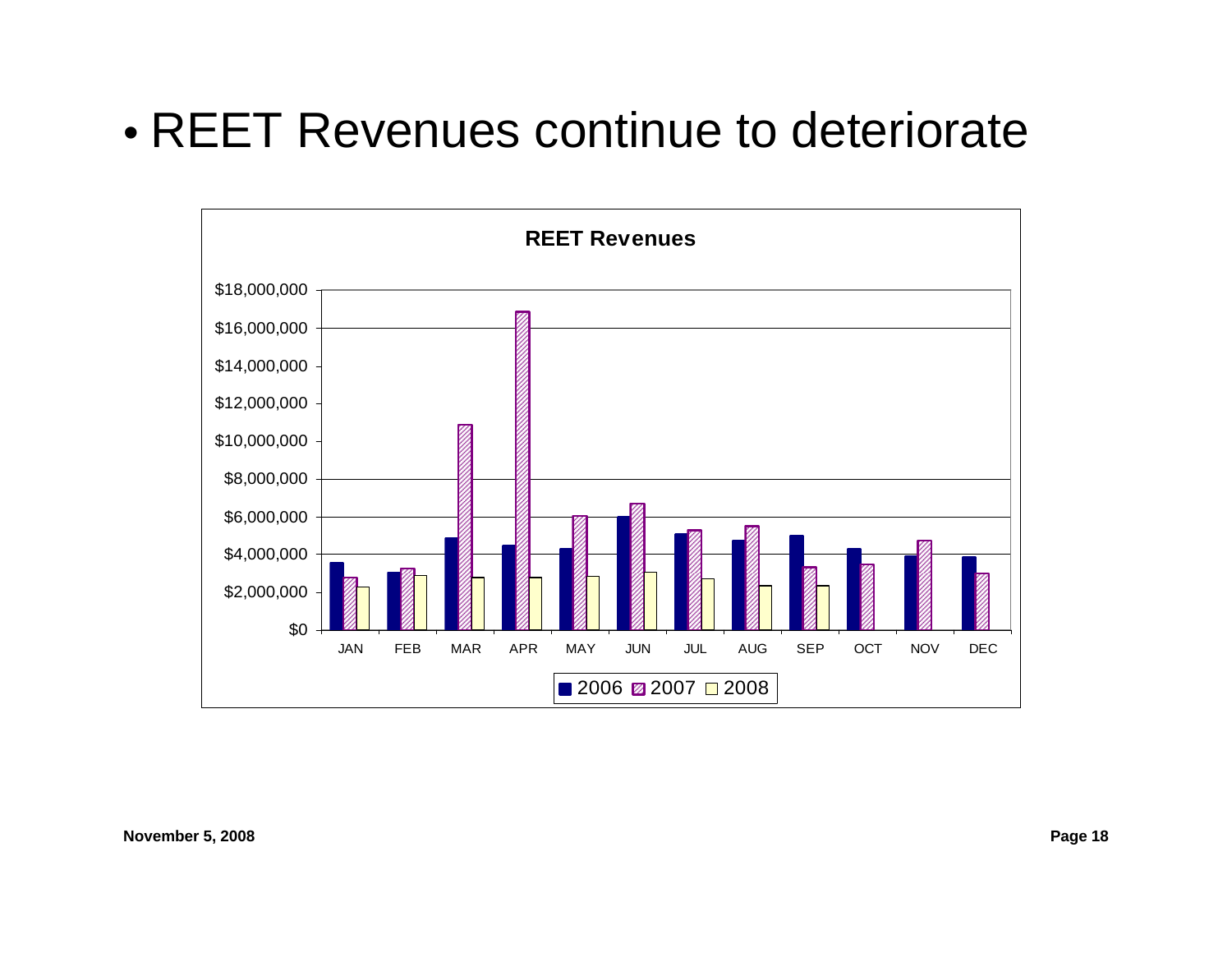

- • The 2008 forecast is reduced 6.3% from August to \$30.9 million.
- $\bullet$  The 2009-2010 forecasts are lowered 12.1% and 17.1%, respectively, to \$31.8 million and \$35.6 million.